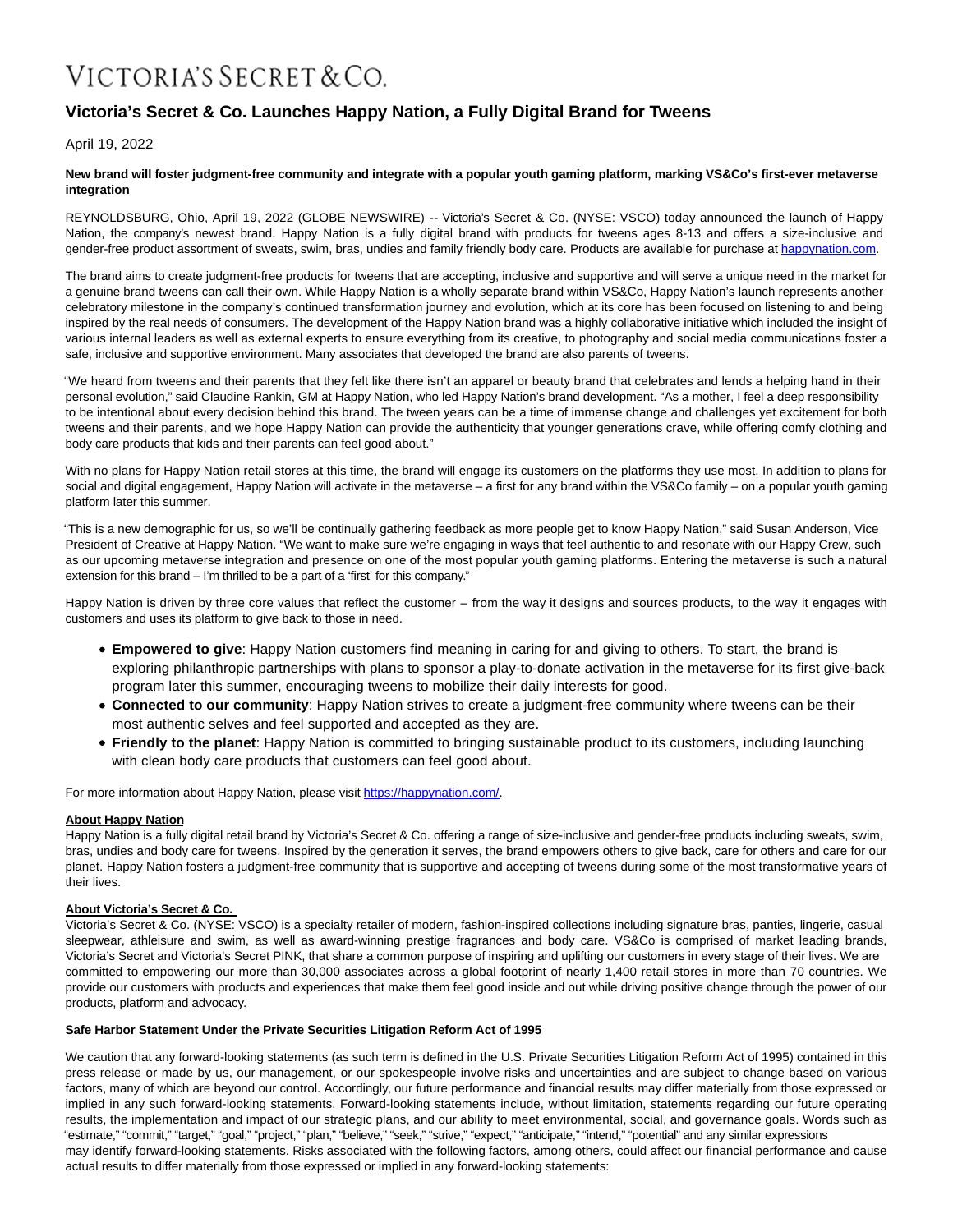- the spin-off from Bath & Body Works, Inc. (f/k/a L Brands, Inc.) may not be tax-free for U.S. federal income tax purposes;
- a loss of synergies from separating the businesses that could negatively impact our balance sheet, profit margins or earnings;
- we may not realize all of the expected benefits of the spin-off;
- general economic conditions, inflation, consumer confidence, consumer spending patterns and market disruptions, including pandemics or significant health hazards, severe weather conditions, natural disasters, terrorist activities, financial crises, political crises or other major events, or the prospect of these events;
- the novel coronavirus (COVID-19) global pandemic has had and may continue to have an adverse effect on our business and results of operations;
- the seasonality of our business;
- difficulties arising from turnover in company leadership or other key positions;
- our ability to attract, develop and retain qualified associates and manage labor-related costs;
- our dependence on mall traffic and the availability of suitable store locations on appropriate terms;
- our ability to grow through new store openings and existing store remodels;
- our ability to successfully operate and expand internationally and related risks;
- our independent franchise, license, wholesale, and joint venture partners;
- our direct channel business;
- our ability to protect our reputation and the image of our brands;
- our ability to attract customers with marketing, advertising and promotional programs;
- our ability to maintain, enforce and protect our trade names, trademarks and patents;
- the highly competitive nature of the retail industry and the segments in which we operate;
- consumer acceptance of our products and our ability to manage the life cycle of our brands, keep up with fashion trends, develop new merchandise and launch new product lines successfully;
- our ability to source, distribute and sell goods and materials on a global basis, including risks related to:
	- political instability, environmental hazards or natural disasters;
	- significant health hazards or pandemics, which could result in closed factories, reduced workforces, scarcity of raw materials, and scrutiny or embargoing of goods produced in impacted areas;
	- duties, taxes and other charges;
	- o legal and regulatory matters;
	- o volatility in currency exchange rates;
	- o local business practices and political issues;
	- delays or disruptions in shipping and transportation and related pricing impacts;
	- o disruption due to labor disputes; and
	- changing expectations regarding product safety due to new legislation;
- our geographic concentration of vendor and distribution facilities in central Ohio and Southeast Asia;
- the ability of our vendors to deliver products in a timely manner, meet quality standards and comply with applicable laws and regulations;
- fluctuations in freight, product input and energy costs, including those caused by inflation;
- our ability to adequately protect our assets from loss and theft;
- claims arising from our self-insurance;
- our and our third-party service providers' ability to implement and maintain information technology systems and to protect associated data and system availability;
- our ability to maintain the security of customer, associate, third-party and company information;
- stock price volatility;
- shareholder activism matters;
- our ability to maintain our credit rating;
- our ability to service or refinance our debt and maintain compliance with our restrictive covenants;
- our ability to comply with laws, regulations and technology platform rules or other obligations related to data privacy and security;
- our ability to comply with regulatory requirements;
- legal and compliance matters; and
- tax, trade and other regulatory matters.

Except as may be required by law, we assume no obligation and do not intend to make publicly available any update or other revisions to any of the forward-looking statements contained in this press release to reflect circumstances existing after the date of this press release or to reflect the occurrence of future events, even if experience or future events make it clear that any expected results expressed or implied by those forward-looking statements will not be realized. More information on potential factors that could affect our results is included in "Item 1A. Risk Factors" in our Annual Report on Form 10-K filed with the Securities and Exchange Commission on March 18, 2022.

For further information, please contact: